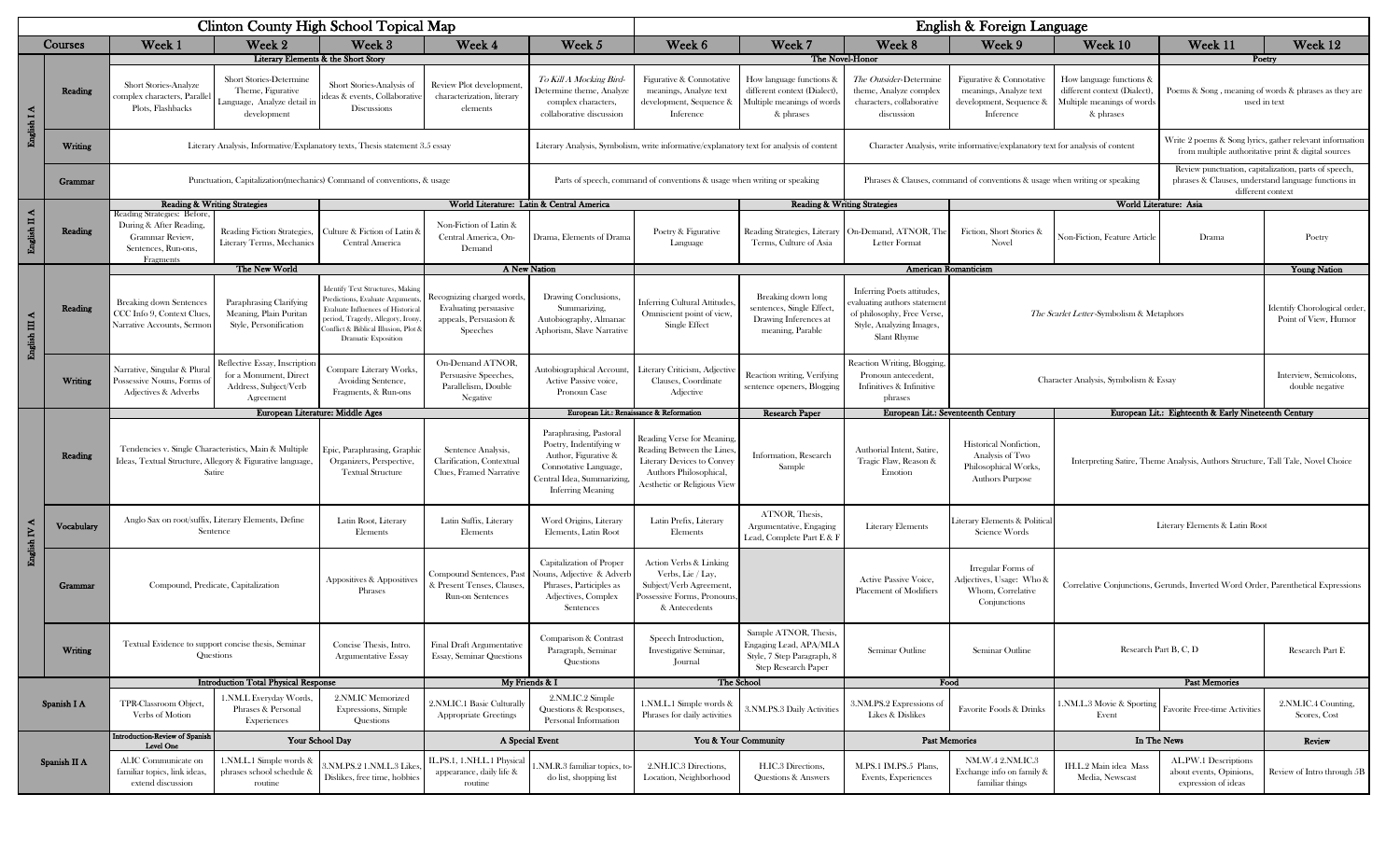| Courses                    |         | Week 13                                                                                                                                                                                        | Week 14                                                                                       | Week 15                                                                                                                                                                                                                                                                          | Week 16                                                                                  | Week 17                                                                                                      | Week 18                                                                                                | Week 19                                                                                                                            | Week 20                                                                                                                                     | Week 21                                                                                    | Week 22                                                                                                                                      | Week 23                                                                                                                                                   | Week 24                                                                                                         |  |
|----------------------------|---------|------------------------------------------------------------------------------------------------------------------------------------------------------------------------------------------------|-----------------------------------------------------------------------------------------------|----------------------------------------------------------------------------------------------------------------------------------------------------------------------------------------------------------------------------------------------------------------------------------|------------------------------------------------------------------------------------------|--------------------------------------------------------------------------------------------------------------|--------------------------------------------------------------------------------------------------------|------------------------------------------------------------------------------------------------------------------------------------|---------------------------------------------------------------------------------------------------------------------------------------------|--------------------------------------------------------------------------------------------|----------------------------------------------------------------------------------------------------------------------------------------------|-----------------------------------------------------------------------------------------------------------------------------------------------------------|-----------------------------------------------------------------------------------------------------------------|--|
|                            |         |                                                                                                                                                                                                |                                                                                               | Literary Elements & the Short Story                                                                                                                                                                                                                                              |                                                                                          | The Novel-Honor                                                                                              |                                                                                                        |                                                                                                                                    |                                                                                                                                             | <b>Poetry-Beauty</b>                                                                       |                                                                                                                                              |                                                                                                                                                           |                                                                                                                 |  |
| English I A                | Reading | Short Stories-Analyze<br>complex characters, Parallel<br>Plots, Flashbacks                                                                                                                     | Short Stories-Determine<br>Them, Figurative Language<br>Analyze detail in<br>development      | Review Plot development<br>characterization, literary<br>elements                                                                                                                                                                                                                | Review Plot development<br>characterization literary<br>elements                         | To Kill A Mocking Bird-<br>Determine theme, Analyze<br>complex characters,<br>collaborative discussion       | Figurative & Connotative<br>meanings, Analyze text<br>development, Sequence &<br>Inference             | How language functions &<br>different context (Dialect)<br>Multiple meanings of word:<br>& phrases                                 | The Outsider-Determine<br>theme, Analyze complex<br>characters, collaborative<br>discussion                                                 | Figurative & Connotative<br>meanings, Analyze text<br>development, Sequence &<br>Inference | How language functions &<br>different context (Dialect)<br>Multiple meanings of words<br>& phrases                                           |                                                                                                                                                           | Poems & Song, meaning of words & phrases as they are<br>used in text                                            |  |
|                            | Writing |                                                                                                                                                                                                |                                                                                               | Literary Analysis, Informative/Explanatory texts, Thesis statement 3.5 essay                                                                                                                                                                                                     |                                                                                          |                                                                                                              | Literary Analysis, Symbolism, write informative/explanatory text for analysis of content               |                                                                                                                                    |                                                                                                                                             | Character Analysis, write informative/explanatory text for analysis of content             |                                                                                                                                              |                                                                                                                                                           | Write 2 poems & Song lyrics, gather relevant information<br>from multiple authoritative print & digital sources |  |
|                            | Grammar |                                                                                                                                                                                                |                                                                                               | Punctuation, Capitalization (mechanics) Command of conventions, & usage                                                                                                                                                                                                          |                                                                                          |                                                                                                              | Parts of speech, command of conventions & usage when writing or speaking                               | Phrases & Clauses, command of conventions & usage when writing or speaking                                                         |                                                                                                                                             |                                                                                            |                                                                                                                                              | Review punctuation, capitalization, parts of speech,<br>phrases & Clauses, understand language functions in<br>different context                          |                                                                                                                 |  |
|                            |         |                                                                                                                                                                                                | Drama-Fate                                                                                    |                                                                                                                                                                                                                                                                                  |                                                                                          |                                                                                                              |                                                                                                        | Epic Poetry & Heroism/Mythology                                                                                                    |                                                                                                                                             |                                                                                            | Nonfiction:                                                                                                                                  |                                                                                                                                                           |                                                                                                                 |  |
| English I B                | Reading | Romeo & Juliet-<br>Characterization, Suspense<br>Figurative & Cognitive<br>Collaborative Discussion<br>Allusion, Development of<br>meaning<br><b>Complex Characters</b>                        |                                                                                               |                                                                                                                                                                                                                                                                                  |                                                                                          | Antigone & Oedipus The King Characterization, Suspense Allusion, Development of<br><b>Complex Characters</b> |                                                                                                        | The Iliad & The Odyssey-<br>Analyze complex characters<br>determine the meaning of<br>words & phrases as they are<br>used in texts | The Iliad & The Provide an objective summary of the text,<br>analyze the subject told in different mediums                                  |                                                                                            | A Christmas Memory<br><b>Night/Farewell to Manzana</b><br>Evaluate Point of view,<br>reasoning & Evidence                                    | Field Trip, I've Seen The<br>Promise Land, cultural<br>perience outside the U.<br>analyze seminal U.S.<br>documents, evaluate a<br>speakers point of view | The White Squall, analyze<br>persons point of view in<br>print or media                                         |  |
|                            | Writing |                                                                                                                                                                                                |                                                                                               | Literary or Character Analysis, Cite strong evidence to support analysis, Gather relevant digital sources, research, Understand how language functions in different context in<br>meaning or style, Presentations to enhance understanding, write Information & Explanatory Text |                                                                                          |                                                                                                              |                                                                                                        | <b>PowerPoint Presentations</b><br>Draw evidence from literary<br>research                                                         | Gather relevant informatioı<br>Presentation in diverse<br>form print & digital sources<br>media or formats                                  |                                                                                            | Memoir or Personal Narrative, well structured event sequence, produce clear & coherent<br>writing appropriate to task & audience, Reflection |                                                                                                                                                           |                                                                                                                 |  |
|                            | Grammar | Sentence structure                                                                                                                                                                             | Word Usage                                                                                    | Pronoun Usage                                                                                                                                                                                                                                                                    | Irregular Verbs                                                                          |                                                                                                              |                                                                                                        |                                                                                                                                    | MLA, APA Documentation                                                                                                                      |                                                                                            |                                                                                                                                              | Diagramming & Review, Demonstrate command of formal, Demonstrate command of<br>conventions Standard English Grammar                                       |                                                                                                                 |  |
|                            |         | <b>Reading &amp; Writing Strategies</b>                                                                                                                                                        |                                                                                               |                                                                                                                                                                                                                                                                                  | World Literature: Latin & Central America                                                |                                                                                                              |                                                                                                        |                                                                                                                                    | <b>Reading &amp; Writing Strategies</b>                                                                                                     |                                                                                            |                                                                                                                                              | World Literature: Asia                                                                                                                                    |                                                                                                                 |  |
| English II A               | Reading | Reading Strategies: Before,<br>During & After Reading,<br>Grammar Review,<br>Sentences, Run-ons,<br>Fragments                                                                                  | <b>Reading Fiction Strategies,</b><br>Literary Terms, Mechanics                               | Culture & Fiction of Latin &<br>Central America                                                                                                                                                                                                                                  | Non-Fiction of Latin &<br>Central America, On-<br>Demand                                 | Drama, Elements of Drama                                                                                     | Poetry & Figurative<br>Language                                                                        | Reading Strategies, Literary<br>Terms, Culture of Asia                                                                             | On-Demand, ATNOR, The<br><b>Letter Format</b>                                                                                               | Fiction, Short Stories &<br>Novel                                                          | Von-Fiction, Feature Article                                                                                                                 | Drama                                                                                                                                                     | Poetry                                                                                                          |  |
|                            |         | <b>Reading &amp; Writing Strategies</b><br>World Literature: Africa & The Middle East                                                                                                          |                                                                                               |                                                                                                                                                                                                                                                                                  |                                                                                          |                                                                                                              |                                                                                                        | <b>Reading Strategies</b>                                                                                                          |                                                                                                                                             |                                                                                            | World Literature: Russia                                                                                                                     |                                                                                                                                                           | <b>On-Demand Review</b>                                                                                         |  |
| English II B               | Reading | Reading Strategies &<br><b>Grammar Review</b>                                                                                                                                                  | On-Demand, Editorial                                                                          | Fiction: sample short storie<br>novel, satire & cultural<br>change                                                                                                                                                                                                               | Nonfiction, On-Demand<br>Speech                                                          | Drama: Suspense & moral<br>choices                                                                           | Poetry: Irony, human<br>ondition, compare culture                                                      | Review Reading Strategies                                                                                                          | Short story/novel with focu<br>on fantasy & utopia                                                                                          | Nonfiction: revolution &<br>communism                                                      | Drama: Comedy & the<br>absurd                                                                                                                | Poetry: Pre-Post Revolutio                                                                                                                                | <b>On-Demand Review</b>                                                                                         |  |
|                            |         | The New World                                                                                                                                                                                  |                                                                                               |                                                                                                                                                                                                                                                                                  |                                                                                          |                                                                                                              |                                                                                                        |                                                                                                                                    | A New Nation                                                                                                                                |                                                                                            |                                                                                                                                              | <b>American Romanticism</b>                                                                                                                               |                                                                                                                 |  |
| $\mathbf{u}$<br>English II | Reading | <b>Breaking down Sentences</b><br>CCC Info 9, Context Clues,<br>Narrative Accounts, Sermon                                                                                                     | Paraphrasing, Clarifying<br>Meaning, Plain Puritan<br>Style, Personification                  | <b>Identify Text Structures,</b><br>Making Predictions,<br>Evaluate Arguments,<br>Evaluate Influences of<br>Historical period, Tragedy<br>Allegory, Irony, Conflict &<br>Biblical Illusion, Plot &<br>Dramatic Exposition                                                        | Recognizing charged words,<br>Evaluating persuasive<br>appeals, Persuasion &<br>Speeches | Drawing Conclusions<br>Summarizing,<br>Autobiography, Almanac<br>Aphorism, Slave Narrative                   | <b>Inferring Cultural Attitude</b><br>Omniscient point of view,<br>Single Effect                       | Breaking down long<br>sentences, Single Effect,<br>Drawing Inferences at<br>meaning, Parable                                       | Inferring Poets attitudes,<br>evaluating authors statemen<br>of philosophy, Free Verse,<br>Style, Analyzing Images,<br>Slant Rhyme          |                                                                                            | The Scarlet Letter-Symbolism & Metaphors                                                                                                     | Identify Chorological order,<br>Point of View, Humor                                                                                                      |                                                                                                                 |  |
|                            | Writing | Narrative, Singular & Plura<br>Possessive Nouns, Forms o<br>Adjectives & Adverbs                                                                                                               | Reflective Essay, Inscription<br>for a Monument, Direct<br>Address, Subject/Verb<br>Agreement | Compare Literary Works,<br>Avoiding Sentence,<br>Fragments, & Run-ons                                                                                                                                                                                                            | On-Dem& ATNOR,<br>Persuasive Speeches,<br>Parallelism, Double<br>Negative                | Autobiographical Account,<br>Active Passive voice,<br>Pronoun Case                                           | Literary Criticism, Adjectiv<br>Clauses, Coordinate<br>Adjective                                       | Reaction writing, Verifying<br>sentence openers, Blogging                                                                          | Reaction Writing, Blogging,<br>Pronoun antecedent,<br>Infinitives & Infinitive<br>phrases                                                   |                                                                                            | Character Analysis, Symbolism & Essay                                                                                                        |                                                                                                                                                           |                                                                                                                 |  |
|                            |         |                                                                                                                                                                                                | A Troubled Young Nation                                                                       |                                                                                                                                                                                                                                                                                  |                                                                                          |                                                                                                              |                                                                                                        | Modernism                                                                                                                          |                                                                                                                                             |                                                                                            |                                                                                                                                              |                                                                                                                                                           | 20th Century                                                                                                    |  |
| English III B              | Reading | Identify chronological order<br>Point of View, Humor,<br>Theme, Analyze Theme,<br>Regional Dialect                                                                                             | <b>Recognizing Ironic Details</b><br>Irony, Identify<br>Chronological Order,<br>Analyze Theme | Recognizing Ironic Details<br>Irony, Analyze Theme,                                                                                                                                                                                                                              | Recognizing Ironic Details, Irony, Using Background<br>Knowledge, Diction                |                                                                                                              | Reading Blank Verse,<br>Listening, Literary Blank<br>Verse, Dramatic Monologue                         |                                                                                                                                    | Responding, Relating Structure to Meaning, Drawing Inferences at Speaker, Clarifying<br>Ambiguities, Satire, Speaker, Conflict & Resolution |                                                                                            | <b>ACT Review</b>                                                                                                                            | Making Predictions.<br>Grotesque Characters                                                                                                               | Connecting to Historical<br>Context, Metaphor                                                                   |  |
|                            | Writing | Journal, Oral Presentation (Life in NYC 1900's), parallel Essay-Themes in <i>Huck Finn</i> , Role of women in society in<br>Reflective Essay, Appositives<br>& Appositive Phrases<br>structure |                                                                                               |                                                                                                                                                                                                                                                                                  | Awakening or Maggie: A Girl of the Streets                                               |                                                                                                              | Eulogy, Character Analysis,<br>Infinitives (Frost), Adjective<br>Modifiers, Apostrophe,<br>Parentheses |                                                                                                                                    | Poetry Comparison, Compare Gatsby & Prufrock, Verb Tense, Semi-colons                                                                       |                                                                                            | <b>ACT</b> Grammar &<br><b>Mechanics Review</b>                                                                                              | On-Dem& Review-Placement of Adjectives                                                                                                                    |                                                                                                                 |  |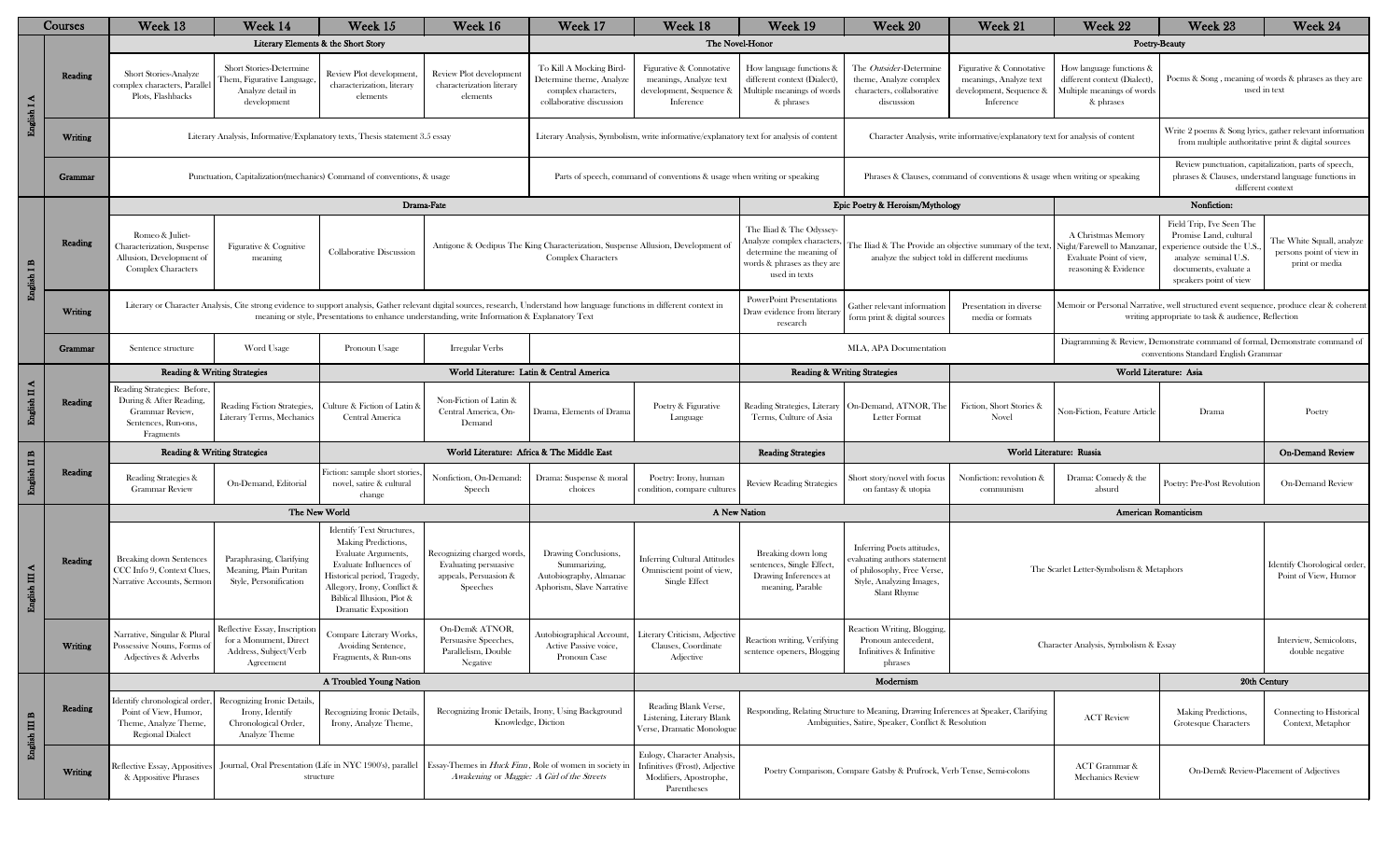| Courses                    |              | Week 13                                                                                                                       | Week 14                                         | Week 15                                                                            | Week 16                                                                                                | Week 17                                                                                                                                                     | Week 18                                                                                                                                              | Week 19                                                                                                     | Week 20                                                                               | Week 21                                                                                     | Week 22                                                                                                                                                                                                                                       | Week 23                                                                                                                    | Week 24                                                                               |
|----------------------------|--------------|-------------------------------------------------------------------------------------------------------------------------------|-------------------------------------------------|------------------------------------------------------------------------------------|--------------------------------------------------------------------------------------------------------|-------------------------------------------------------------------------------------------------------------------------------------------------------------|------------------------------------------------------------------------------------------------------------------------------------------------------|-------------------------------------------------------------------------------------------------------------|---------------------------------------------------------------------------------------|---------------------------------------------------------------------------------------------|-----------------------------------------------------------------------------------------------------------------------------------------------------------------------------------------------------------------------------------------------|----------------------------------------------------------------------------------------------------------------------------|---------------------------------------------------------------------------------------|
|                            |              |                                                                                                                               |                                                 | European Literature: Middle Ages                                                   | European Literature:<br>Renaissance & Reformation                                                      |                                                                                                                                                             |                                                                                                                                                      | Research Paper                                                                                              |                                                                                       | European Literature:<br>Seventeenth Century                                                 |                                                                                                                                                                                                                                               | European Literature:<br>Eighteenth & Early Nineteenth Century                                                              |                                                                                       |
|                            | Reading      | Tendencies vs. Single Characteristics, Main & Multiple<br>Ideas, Textual Structure, Allegory & Figurative language,<br>Satire |                                                 | Epic, Paraphrasing, Graphi<br>Organizers, Perspective,<br><b>Textual Structure</b> | Sentence Analysis,<br>Clarification, Contextual<br>Clues, Framed Narrative                             | Paraphrasing, Pastoral<br>Poetry, Indentifying w<br>Author, Figurative &<br>Connotative Language,<br>Central Idea, Summarizing,<br><b>Inferring Meaning</b> | Reading Verse for Meaning<br>Reading Between the Lines<br><b>Literary Devices to Convey</b><br>Authors Philosophical,<br>Aesthetic or Religious View | <b>Information Research</b><br>Sample                                                                       | Authorial Intent. Satire.<br>Tragic Flaw, Reason &<br>Emotion                         | Historical Nonfiction,<br>Analysis of Two<br>Philosophical Works,<br><b>Authors Purpose</b> | Interpreting Satire, Theme Analysis, Authors Structure, Tall Tale, Novel Choice                                                                                                                                                               |                                                                                                                            |                                                                                       |
| English IV A               | Vocabulary   | Anglo Sax on root/suffix, Literary Elements, Define<br>Sentence                                                               |                                                 | Latin Root, Literary<br>Elements                                                   | Latin Suffix, Literary<br>Elements                                                                     | Word Origins, Literary<br>Elements, Latin Root                                                                                                              | Latin Prefix, Literary<br>Elements                                                                                                                   | ATNOR, Thesis,<br>Argumentative, Engaging<br>Lead, Complete Part E & F                                      | <b>Literary Elements</b>                                                              | iterary Elements & Politica<br>Science Words                                                | Literary Elements & Latin Root                                                                                                                                                                                                                |                                                                                                                            |                                                                                       |
|                            | Grammar      | Compound, Predicate, Capitalization                                                                                           |                                                 | Appositives & Appositives<br>Phrases                                               | Compound Sentences, Past<br>& Present Tenses, Clauses,<br>Run-on Sentences                             | Capitalization of Proper<br>Nouns, Adjective & Adverb<br>Phrases, Participles as<br>Adjectives, Complex<br>Sentences                                        | <b>Action Verbs &amp; Linking</b><br>Verbs, Lie / Lay,<br>Subject/Verb Agreement,<br>ossessive Forms, Pronouns,<br>& Antecedents                     |                                                                                                             | Active Passive Voice,<br>Placement of Modifiers                                       | Irregular Forms of<br>Adjectives, Usage: Who &<br>Whom, Correlative<br>Conjunctions         | Correlative Conjunctions, Gerunds, Inverted Word Order, Parenthetical Expressions                                                                                                                                                             |                                                                                                                            |                                                                                       |
|                            | Writing      | Textual Evidence to support concise thesis, Seminar<br>Questions                                                              |                                                 | Concise Thesis, Intro.<br><b>Argumentative Essay</b>                               | <b>Final Draft Argumentative</b><br><b>Essay, Seminar Questions</b>                                    | Comparison & Contrast<br>Paragraph, Seminar<br>Questions                                                                                                    | Speech Introduction<br>Investigative Seminar,<br>Journal                                                                                             | Sample ATNOR, Thesis,<br>Engaging Lead, APA/MLA<br>Style, 7 Step Paragraph, 8<br><b>Step Research Paper</b> | Seminar Outline                                                                       | Seminar Outline                                                                             | Research Part B, C, D                                                                                                                                                                                                                         |                                                                                                                            | Research Part E                                                                       |
|                            | Reading      | European Literature: Eighteenth & Early Nineteenth Century                                                                    |                                                 |                                                                                    |                                                                                                        |                                                                                                                                                             | European Literature: Nineteenth Century                                                                                                              |                                                                                                             |                                                                                       | European Literature: Twentieth Century                                                      |                                                                                                                                                                                                                                               |                                                                                                                            |                                                                                       |
| $\operatorname{fish}$ IV B |              | Interpreting Satire, Theme<br>Analysis, Authors Structure<br>Tall Tale, Novel Choice                                          | Carpe Diem Theme,<br>Drawing Conclusions        | Establishing a Purpose,<br><b>Authors Purpose</b>                                  | Social & Cultural Conflict                                                                             | Key Passages &<br>Contradictions                                                                                                                            | Outliers & Subtleties                                                                                                                                | Moral Character                                                                                             | Novel Choice                                                                          | Writers Purpose, Drawing<br>Conclusions                                                     | <b>Applying Literary</b><br>Background, Symbolism,<br>Novel Choice Projects: Visual, Micro theme, Speech, Peer<br>interpreting, Stanzas as units<br>of Meaning, Irony, Tone,<br>Handout<br>Support of Main points,<br><b>Authors Attitude</b> |                                                                                                                            |                                                                                       |
| 밀                          | Vocabulary   | <b>Literary Elements</b>                                                                                                      | <b>Literary Elements</b>                        | Latin Root & Literary<br>Elements                                                  |                                                                                                        |                                                                                                                                                             | Literary as it corresponds to chosen novel                                                                                                           |                                                                                                             |                                                                                       | Greek Prefix, Latin Prefix                                                                  | Poetry Terms                                                                                                                                                                                                                                  |                                                                                                                            |                                                                                       |
|                            | Grammar      | Correlative Conjunctions,<br>Gerunds. Inverted Word<br>Order, Parenthetical<br>Expressions                                    |                                                 | Pronoun Antecedent, Agreement, Vary Sentence<br>Beginning                          | Quotation Punctuation                                                                                  | <b>Syntax Errors</b>                                                                                                                                        | Part Participle Phrases                                                                                                                              | <b>Inverted Word Order</b>                                                                                  |                                                                                       | Punctuation of Dialogue,<br><b>Present Tense</b>                                            | Noun Clauses, Adjective<br>Modifiers                                                                                                                                                                                                          |                                                                                                                            |                                                                                       |
|                            | Writing      | Research Part 3                                                                                                               | Seminar Questions                               | Research Part F, Seminar<br>Questions                                              | Key Passage Analysis                                                                                   | Seminar Question                                                                                                                                            | Reading Log                                                                                                                                          | 3.5 Essay based on chosen<br>Novel                                                                          | Plot Line Writing                                                                     | Letter to An Author                                                                         | Poem Reciting, Paragraph-<br>Poem Analysis, Paragraph<br>Poem Interpretation                                                                                                                                                                  | Novel Choice Projects: Visual, Micro theme, Speech, Peer<br>Handout                                                        |                                                                                       |
|                            |              | In the News                                                                                                                   |                                                 | TV & Movies                                                                        | <b>Enjoy Your Meal</b>                                                                                 |                                                                                                                                                             |                                                                                                                                                      | Tourist                                                                                                     |                                                                                       | What will the Future be Like?                                                               |                                                                                                                                                                                                                                               | <b>Review Topics</b>                                                                                                       |                                                                                       |
|                            | Spanish I B  | 3.NH.PS.2 Familiar<br><b>Experience or Events</b>                                                                             | 1.NM.R.5 Purpose of<br>Simple Reading Materials | IL.PS.5 Movie, Song, &<br><b>Expression Opinions</b>                               | 1NH.R.1 Menus,                                                                                         | 2.NH.IC.4 Written<br><b>Instructions &amp; Directions</b>                                                                                                   | 2.NH.IC.5 Interact in<br>everyday situations                                                                                                         | 2.NH.IC.3 Simple<br>Directions                                                                              | IM.PW.4 Description &<br>Explanation of familiar topic                                | .NH.R.5 Familiar Topics in<br>texts                                                         |                                                                                                                                                                                                                                               | AL.PW.1 C Write essays, summaries, & reports on range<br>of topics                                                         | Review                                                                                |
|                            |              | <b>Review of Units</b>                                                                                                        |                                                 | Pastimes                                                                           |                                                                                                        | Celebrations in the Family                                                                                                                                  |                                                                                                                                                      | The Household                                                                                               | Shopping                                                                              |                                                                                             | <b>Life Experiences</b>                                                                                                                                                                                                                       |                                                                                                                            | Communication                                                                         |
|                            | Spanish II B | IL.L Review Familiar topics expressed in sentences, short<br>conversations, presentations & messages                          |                                                 | 1.NH.L.1 short<br>conversations about hobbie<br>& sports.                          | 3.NM.PW.2 NM.IC.3 list<br>family members exchange &<br>simple descriptions of what<br>people look like | 2.NH.IC.5<br>1.NH.R.1understand<br>information from<br>advertisements, brochures,<br>lists, menus                                                           | L.IC.1. simple conversation<br>on a limited number of<br>familiar topics.                                                                            | .PS.1.personal experiences<br>& interests with clarity &<br>detail.                                         | NH.IC.5 I can interact with<br>others using simple language<br>in everyday situations | 3.NM.PW.3 I can write lists<br>that help me in my day-to-<br>day life.                      | needs in everyday situations.                                                                                                                                                                                                                 | IM.R.2. main idea & man<br>L.IC.5. I can meet my basic details when reading familia<br>articles & texts for<br>information | IH.PS.1. I can describe<br>personal experiences &<br>interests with clarity & detail. |